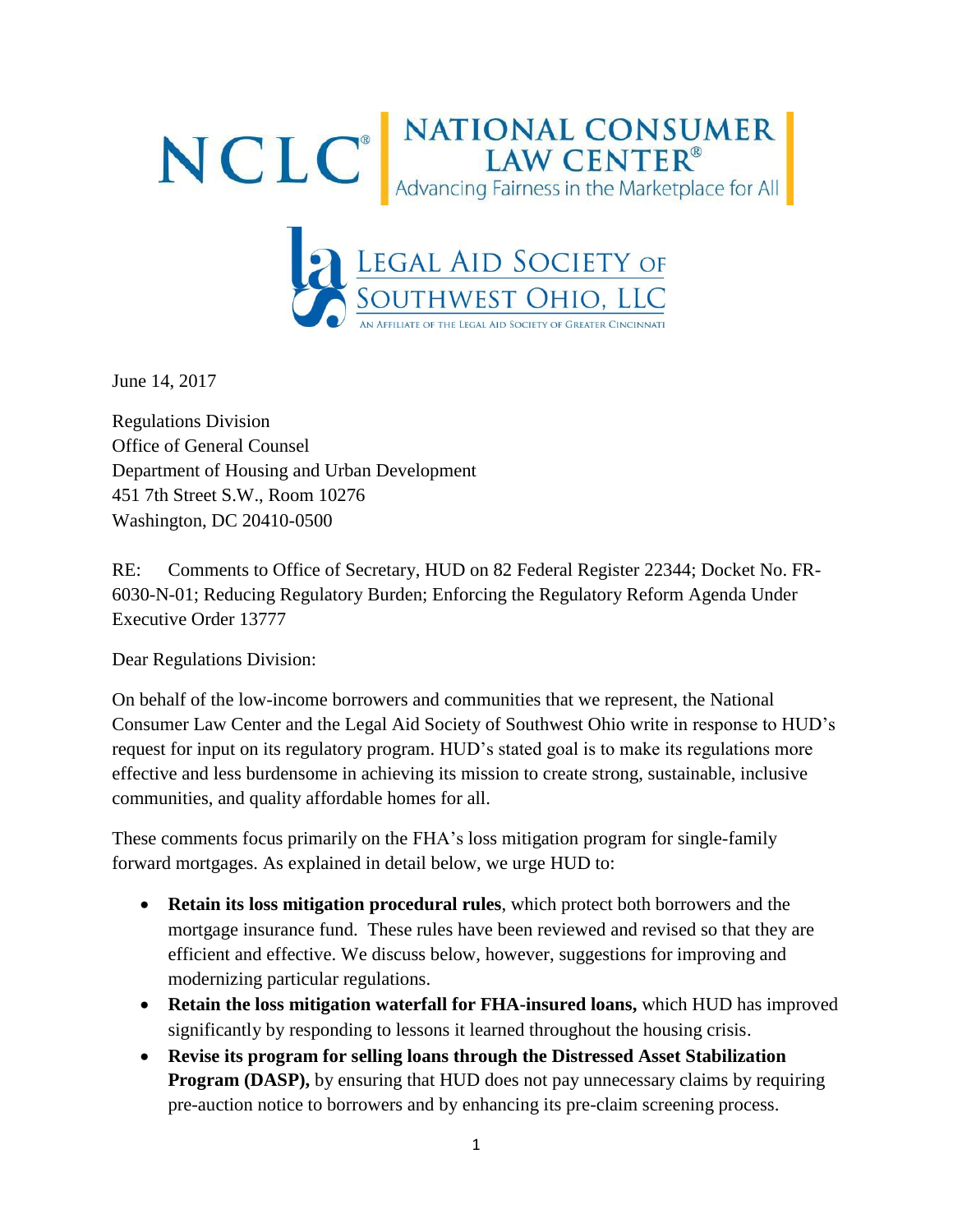The National Consumer Law Center<sup>1</sup> and the Legal Aid Society of Southwest Ohio<sup>2</sup> have decades of experience working with and on behalf of low- and moderate-income borrowers with FHA-insured loans and are intimately familiar with the challenges faced by these borrowers.

*Introduction: HUD's loss mitigation program for FHA-insured loans protects the mortgage insurance fund, homeowners, and communities.*

Our comments will primarily focus on how HUD's current loss mitigation program for FHAinsured loans avoids the unnecessary payment of insurance claims and thus protects the mortgage insurance fund (Fund), homeowners, and our communities. Under the National Housing Act, Congress made clear that HUD's administration of the insurance fund must promote sustainable homeownership and protect the financial solvency of the Fund.<sup>3</sup> HUD's continued long-term commitment to mandatory loss mitigation, as spelled out in its regulations, is essential to the ability of the agency to meet both goals.

Payment of unnecessary claims harms the Fund and destabilizes neighborhoods. As a result, these comments will demonstrate why HUD should preserve crucial loss mitigation regulations that promote a strong Fund and should, in a few instances, provide further guidance to strengthen the Fund. Such regulations are not outdated, do not cost jobs, and do not impose undue costs. HUD should maintain regulations that promote a strong Fund. We oppose actions that undermine the mortgage program.

The strength of the Fund is especially important given the role that HUD's insured mortgage program plays in building wealth and providing opportunity for low- and moderate-income homeowners, including those in communities of color. The mortgage insurance program facilitates the funding for approximately half of all home purchases made by African American

l <sup>1</sup> The National Consumer Law Center® (NCLC®) is a non-profit Massachusetts corporation specializing in lowincome consumer issues, with an emphasis on consumer credit. Since 1969, NCLC has used its expertise in consumer law and energy policy to work for consumer justice and economic security for low-income and other disadvantaged people, including older adults, in the United States. NCLC's expertise includes policy analysis and advocacy; consumer law and energy publications; litigation; expert witness services, and training and advice for advocates. NCLC works with nonprofit and legal services organizations, private attorneys, policymakers, and federal and state government and courts across the nation to stop exploitive practices, help financially stressed families build and retain wealth, and advance economic fairness. NCLC publishes a series of consumer law treatises including Mortgage Lending, Truth in Lending, and Foreclosures.. These authors have for many years provided assistance to attorneys and housing counselors helping consumers with problem mortgages across the country. These comments are based on these efforts as well as our knowledge and expertise in Truth in Lending, the mortgage market, and consumer law in general. Geoff Walsh and Alys Cohen, Staff Attorneys with NCLC, contributed to these comments.

<sup>&</sup>lt;sup>2</sup> **The Legal Aid Society of Southwest Ohio, LLC** is a non-profit law firm that represents low income and elderly clients in seven counties in Southwest Ohio. Each year, the Legal Aid Society helps children and adults resolve legal problems that are barriers to their future, a stable life and economic self-sufficiency. Legal Aid also works collaboratively with other nonprofits and government agencies on issues that have significant community impact or are targeted towards specific client populations The Legal Aid Society has significant experience representing homeowners with FHA-insured loans and advocating for homeowners seeking loss mitigation. These comments were written by Steven Sharpe, Senior Attorney.

 $3$  12 U.S.C § 1708(a)(7).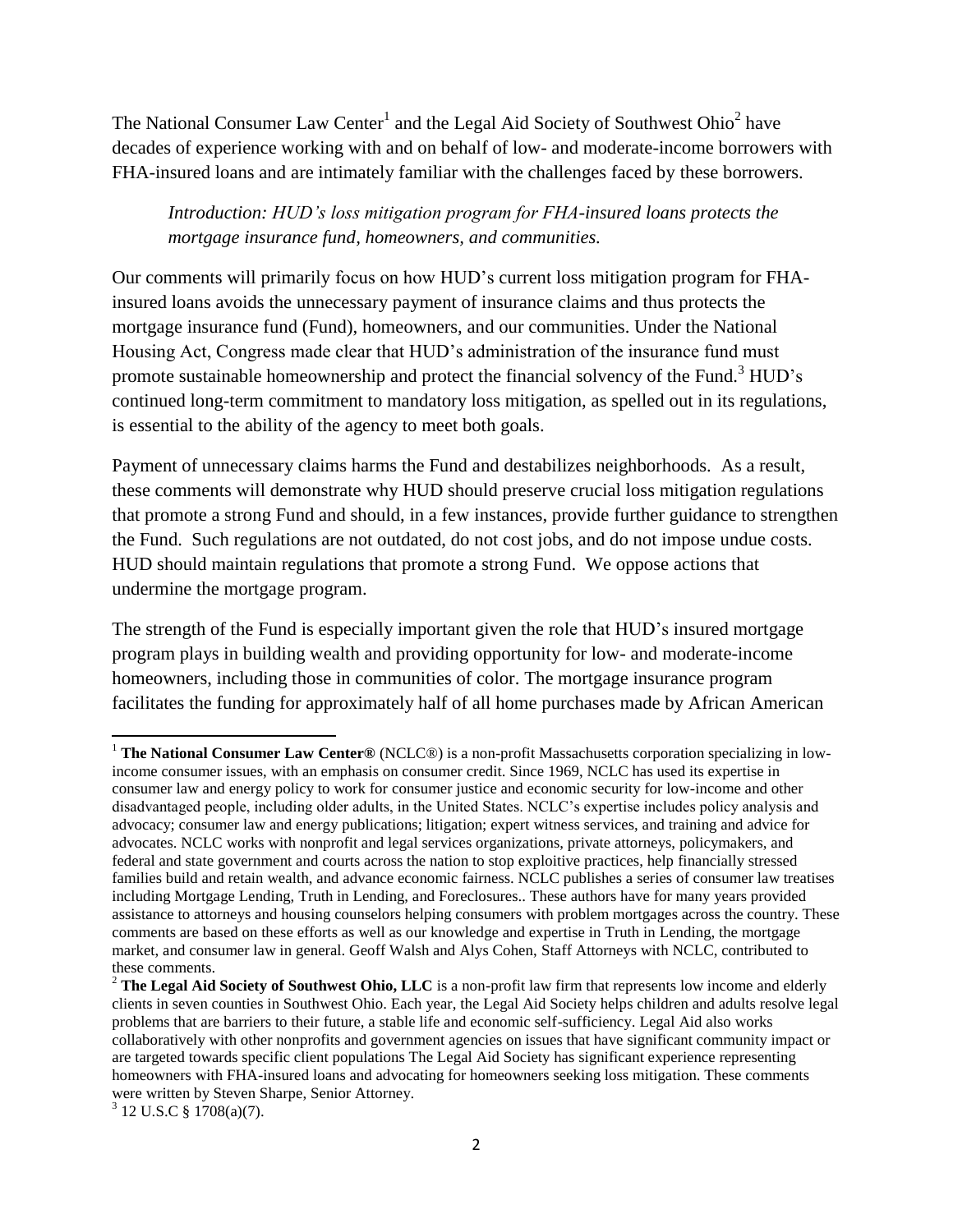and Latino households.<sup>4</sup> Similarly, we also support HUD's Affirmatively Furthering Fair Housing (AFFH) rule and the Disparate Impact rule as key mechanisms for further supporting fair credit access.

As HUD stated in its *Federal Register* notice, its "mission is to create strong, sustainable, inclusive communities and quality affordable homes for all. … [Its] regulatory programs and initiatives aid the creation of suitable living environments, and help to ensure that all citizens have access to decent, safe, and sanitary housing."<sup>5</sup> To fulfill this mission, HUD must take the interests of homeowners into account when reviewing its FHA regulations. We also urge HUD to appoint consumers with FHA-insured mortgages or advocates working directly with these consumers to the Regulatory Reform Task Force established pursuant to Executive Order 13777.

Moreover, in considering Executive Order 13777, HUD should avoid duplication of work already done on retrospective reviews of regulations in the previous Administration under Executive Orders 13610 and 13563. In addition, it is critically important to note that Executive Orders do not override the legal obligations that apply to HUD when it interprets statutes. HUD must continue to engage in a well-reasoned administrative process that considers any benefits that regulations will provide in addition to costs, and it must recognize that its current regulations were developed through such a process.

While HUD has requested input on regulations that should be repealed, replaced or modified, we focus our comments on the preservation and strengthening of crucial FHA loss mitigation regulations. We offer the following recommendations for HUD to avoid costs associated with unnecessary claims and to stabilize homeownership and communities.

*1) HUD's well-tested, modest loss mitigation procedural requirements should be preserved because they avoid unnecessary payment of insurance claims by ensuring that lenders fully evaluate foreclosure avoidance options.*

For decades, HUD has required lenders to take specified yet modest steps to ensure that they are actively working with homeowners to avoid foreclosure. 6 These steps include notice requirements,<sup>7</sup> a duty to have a face-to-face meeting,<sup>8</sup> and an obligation to periodically evaluate a borrower's eligibility for foreclosure alternatives.<sup>9</sup> The regulations do not require lenders to make impractical loan modifications or waive amounts owed on the loans. Rather the

<sup>4</sup> Federal Housing Administration, Annual Report to Congress at pg. 5 (Nov. 15, 2016), *available at* https://portal.hud.gov/hudportal/documents/huddoc?id=2016fhaannualreport1.pdf.

<sup>&</sup>lt;sup>5</sup> 82 Fed. Reg. 22344 (May 15, 2017).

<sup>6</sup> 24 C.F.R. §§ 203.500; 203.600 - .616.

 $7$  24 C.F.R. §§ 203.602, .606(a).

 $824$  C.F.R. § 203.604.

 $^{9}$  24 C.F.R. § 203.605(a).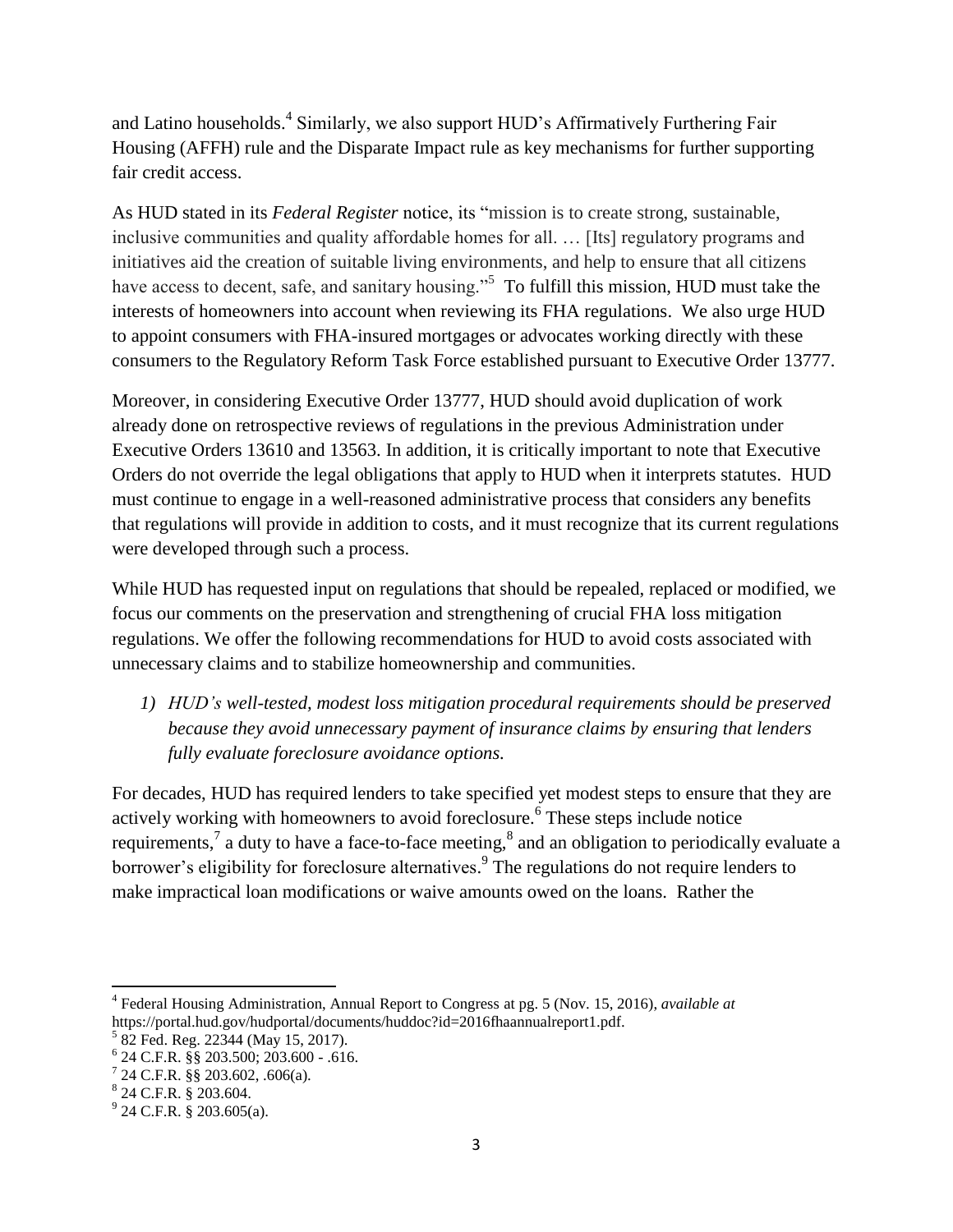regulations require mortgage servicers to take limited steps to avoid unnecessary claims and ensure that borrowers are treated fairly and uniformly.<sup>10</sup>

HUD's requirement for lenders to engage face-to-face with borrowers has special value.<sup>11</sup> The requirement recognizes the challenge that FHA borrowers have in communicating over the phone by requiring a lender representative with authority to have a face-to-face meeting with the borrower early in the default process or to at least make a reasonable effort to have such a meeting. It is particularly important for borrowers who may have limited communication ability, including elderly borrowers and those with disabilities or limited English proficiency, and borrowers without access to technology. In our recent comments regarding the proposed change to the FHA form mortgage, we shared a story from Atlanta, Georgia of an elderly couple that was overwhelmed by the phone contact and who would have greatly benefited from a face-toface meeting that they were not provided.<sup>12</sup> The couple eventually received a modification, but could have done so much sooner had the lender followed the regulation. The face-to-face meeting requirement helps to avoid such delays in evaluating loss mitigation options. Delays can lead to increased costs to the homeowners, increased transaction costs for all parties, and, in some cases, unnecessary claim payments when delays cause homeowners to lose eligibility for programs and the homeowners do not have access to assistance.

Because the face-to-face meeting should happen early in the process, it can prevent extended and costly defaults. This requirement prevents the payment of claims by better facilitating costsaving loss mitigation. The cost of compliance is outweighed by improved outcomes for homeowners and for the Fund. In addition, to increase the requirement's efficiency and scope, HUD may wish to allow borrowers with access to technology to opt in to video meetings with loan servicers. For borrowers with access to technology, videoconferencing may provide additional convenience while imposing a limited burden on lenders.

HUD's loss mitigation regulations require lenders to take modest steps to ensure that their focus is on avoiding unnecessary insurance claim payments and unnecessary foreclosures. These regulations do not cost the economy jobs or impose undue costs. The regulations are not outdated or irrelevant. Moreover, HUD's requirements are consistent with and complement the CFPB's mortgage servicing regulations, while addressing the particular needs of HUD's low- and moderate-income FHA borrowers. Simply put, HUD's loss mitigation regulations promote a healthy insurance Fund.

<sup>10</sup> *See, e.g.,* 12 U.S.C. 1715u(a); 24 C.F.R. §§ 203.602, .604(b), .605.

 $11$  24 C.F.R. § 203.604.

<sup>&</sup>lt;sup>12</sup> Comments on 60-Day Notice of Proposed Information Collection: FHA Single Family Model Mortgage Documents, 81 Fed. Reg. 85997 submitted January 30, 2017.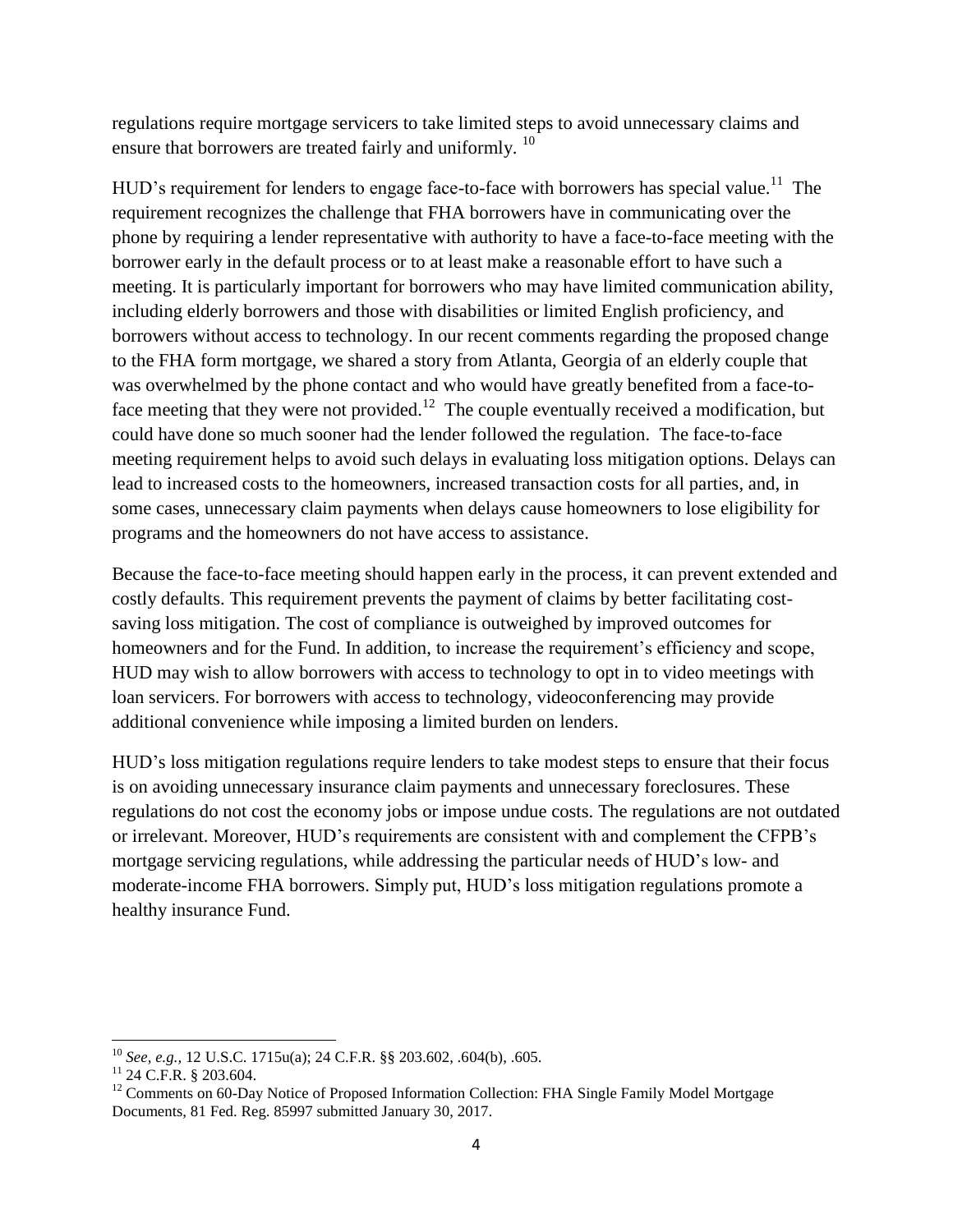*2) HUD's significantly improved menu of FHA loss mitigation foreclosure alternatives should be maintained because it promotes payment relief for FHA's unique borrower profile while limiting unnecessary insurance claims.*

Since 2009, FHA's options for loss mitigation, including FHA's version of the Home Affordable Modification Program, have steadily improved and have provided better savings for the Fund and better relief for FHA's borrowers.<sup>13</sup> HUD has learned lessons throughout the foreclosure crisis and has made amendments to its loss mitigation waterfall to put those lessons into practice. HUD should continue the progress it has made while preserving access to options that are essential for FHA's low- and moderate-income borrowers. HUD should not eliminate the waterfall program it has worked hard to develop and that it has amended in response to developments.

HUD reached its current loss mitigation waterfall after several years of developing options and responding to the lessons learned. Prior to 2009, HUD loan modifications frequently provided no payment relief, and HUD borrowers with modifications had an extremely high rate of redefault.<sup>14</sup> According to the OCC metrics, over 70% of borrowers with government-guaranteed loans modified in 2008 redefaulted within 18 months of their modifications.<sup>15</sup>

HUD recognized the problem it faced and amended the program in response to the financial crisis and in response to statutes Congress passed in 2009.<sup>16</sup> According to Mortgagee Letter 2009-35:

*FHA reviewed its recent insured loan modifications and found that, generally, they resulted in higher payments to the borrower. The higher payment was the result of not lowering the interest rate to the current market rate and/or not extending the term to the maximum of thirty years authorized under 24 CFR 203.616. Generally, the loan modifications simply capitalized the past due amounts and allowable charges and did not extend the term of the loan.*<sup>17</sup>

Under Mortgagee Letter 2009-35, HUD allowed for modifications that reduced interest rates for improved payment relief.

<sup>&</sup>lt;sup>13</sup> *See* Dep't Housing and Urban Dev't, Mortgagee Letter 2012-22 (Nov. 16, 2012).

<sup>&</sup>lt;sup>14</sup> See Dep't Housing and Urban Dev't, Mortgagee Letter 2009-35 (Sept. 23, 2009; Mortgagee Letter 2008-21 (Aug. 14, 2008); Mortgagee Letter 2000-05 (Jan. 19, 2000).

<sup>&</sup>lt;sup>15</sup> Office of Comptroller of Currency, OCC Mortgage Metrics Report: Third Quarter 2015 at pg. 33 (Dec. 2015), *available at* [https://www.occ.treas.gov/publications/publications-by-type/other-publications-reports/mortgage](https://www.occ.treas.gov/publications/publications-by-type/other-publications-reports/mortgage-metrics/mortgage-metrics-q3-2015.pdf)[metrics/mortgage-metrics-q3-2015.pdf.](https://www.occ.treas.gov/publications/publications-by-type/other-publications-reports/mortgage-metrics/mortgage-metrics-q3-2015.pdf) It is important to note that this was the most recent OCC Metrics Report that separately lists the redefault rate for government-insured loans. Further, while the government-insured figures include VA and USDA, FHA's loans make up the most significant share.

<sup>&</sup>lt;sup>16</sup> Helping Families Save Their Homes Act of 2009, Pub.L. 111–22 (May 20, 2009).

 $17$  Mortgagee Letter 2009-35 at pg. 1.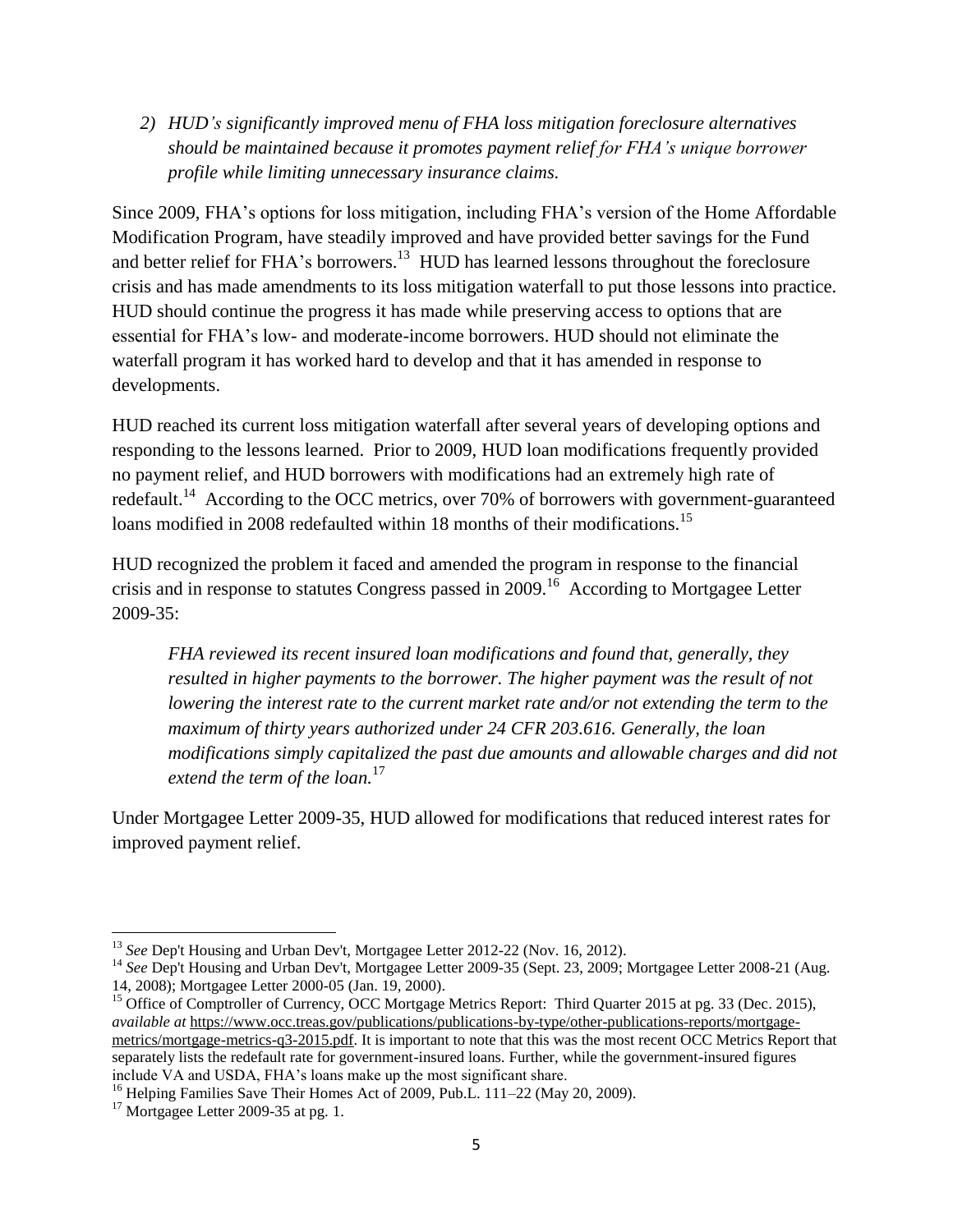Through Mortgagee Letter 2009-23, HUD released its version of the Home Affordable Modification Program (FHA-HAMP).<sup>18</sup> Like the Department of Treasury's HAMP, HUD implemented affordability measures through the use of a target payment. It also expanded HUD's Partial Claim option in order to provide forbearance of principal in addition to curing arrears. FHA-HAMP included several strict eligibility rules, however, that unnecessarily limited borrower access and that were not included in Treasury's HAMP.

Unfortunately, with the eligibility restrictions that HUD imposed, FHA-HAMP only had limited success.<sup>19</sup> Very few loan modifications were made through this original FHA-HAMP program, which meant that most modifications for FHA borrowers at that time were made without the benefit of considering an affordable target payment for borrowers. The Department of the Treasury's December 2012 "Making Home Affordable" report, which tracked incentive payments made for FHA-HAMP loans, stated that through October of 2012 there were fewer than 10,000 final FHA-HAMP modifications since the program started compared with over one million HAMP modifications.<sup>20</sup> In addition, FHA modifications still did not perform well in terms of redefault rate. In June of 2012, the Government Accountability Office (GAO) issued a report regarding improvements that HUD should make and highlighted the importance of providing payment relief to borrowers in loan modifications.<sup>21</sup>

HUD analyzed problems and again made adjustments to FHA-HAMP. Through the issuance of Mortgagee Letter 2012-22, HUD eliminated overly stringent eligibility rules that prevented reasonable loan modifications and changed the order in which it evaluated borrowers' options (the waterfall) so that FHA-HAMP, the modification program that included an affordable payment standard, was the first option for many borrowers.<sup>22</sup> Mortgagee Letter 2012-22 also built payment relief explicitly into the waterfall by expanding operation of the target payment. Some issues remained with income and other matters with the FHA waterfall, and HUD responded with Mortgagee Letter 2013-32 and a 2014 Frequently Asked Questions (FAQ).

The 2012 and 2013 amendments that HUD made to FHA-HAMP and the FHA waterfall greatly expanded access to FHA-HAMP and, as a result, expanded borrower access to modifications that included payment relief. As a result, the Fund has benefitted as well. Through FHA-HAMP, modifications perform better and help avoid unnecessary claim payments and foreclosures. The redefault rate on FHA-insured mortgages shows these improvements. According to the OCC

 $\overline{\phantom{a}}$ <sup>18</sup> Dep't Housing and Urban Dev't, Mortgagee Letter 2009-23 (July 30, 2009).

<sup>&</sup>lt;sup>19</sup> For a full discussion, see National Consumer Law Center, Foreclosures and Mortgage Servicing at 6.2.2.2 ( $5<sup>th</sup>$  ed. 2014).

<sup>&</sup>lt;sup>20</sup> U.S. Dep't of Treasury, Making Home Affordable Program Performance Report Through October 2012, available a[t https://www.treasury.gov/initiatives/financial-](https://www.treasury.gov/initiatives/financial-stability/reports/Documents/October%202012%20MHA%20Report%20Final.pdf)

[stability/reports/Documents/October%202012%20MHA%20Report%20Final.pdf;](https://www.treasury.gov/initiatives/financial-stability/reports/Documents/October%202012%20MHA%20Report%20Final.pdf) see also National Consumer Law Center, Foreclosures and Mortgage Servicing at 6.2.2.2 (5<sup>th</sup> ed. 2014).

<sup>&</sup>lt;sup>21</sup> Gov't Accountability Office, Foreclosure Mitigation: Agencies Could Improve Effectiveness of Federal Efforts with Additional Data Collection and Analysis, at 61–62 (June 28, 2012), *available at* http://www.gao.gov/products/GAO-12-296.

 $^{22}$  Dep't Housing and Urban Dev't, Mortgagee Letter 2012-22 (Nov. 16, 2012).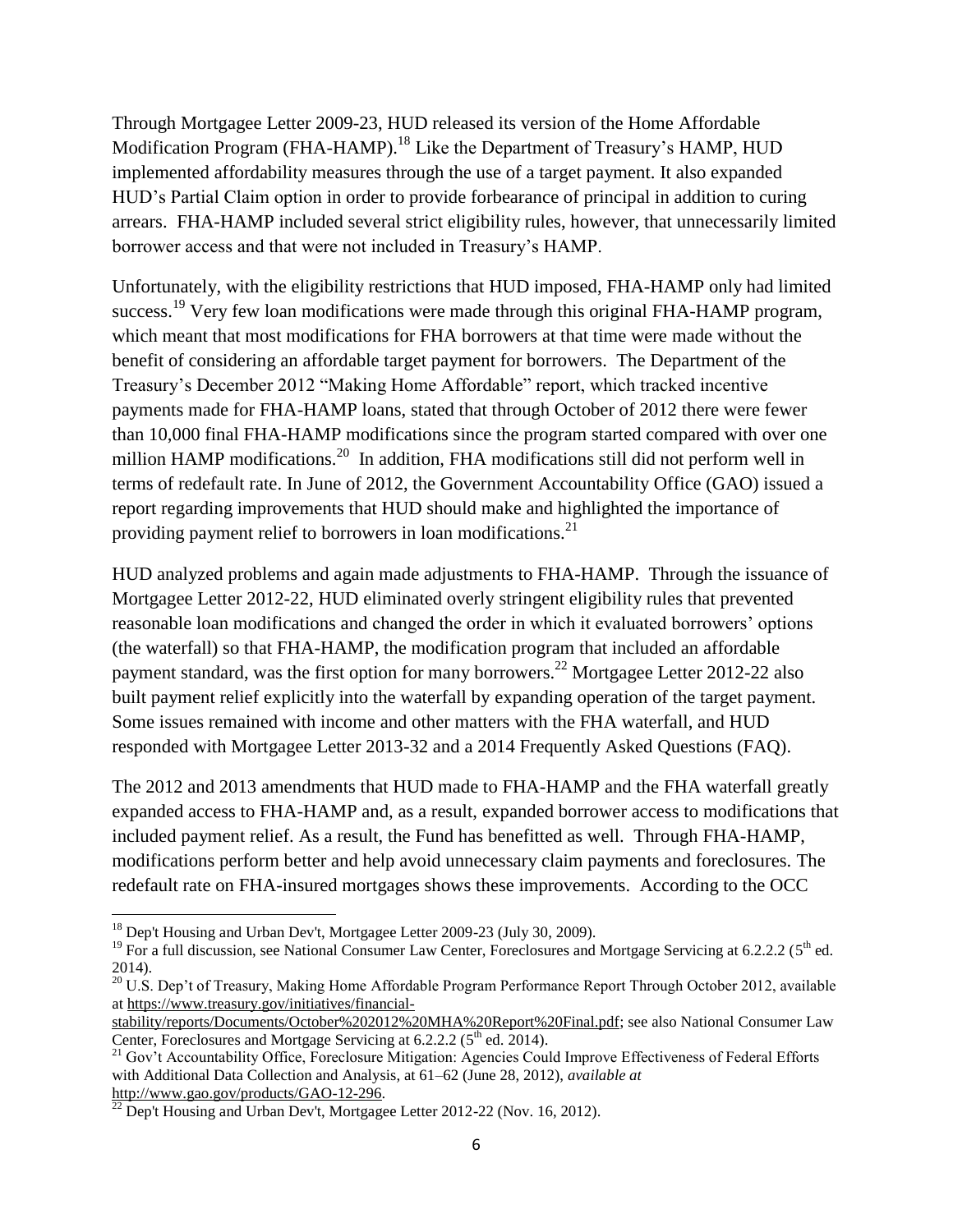metrics, the redefault rate at 18 months for government-guaranteed loan modifications made in 2014 was almost three times lower than modifications made in 2008 (25% for 2014 vs. 70% for  $2008$ )<sup>23</sup>. These amendments greatly increased the efficiency of the loan modification program for homeowners and lenders alike. Instead of requiring lenders to evaluate borrowers for a loan modification program that often failed, thus burdening lenders without benefiting borrowers, the revised rules created a more effective program that helped borrowers by enabling them to save their homes and helped lenders and the Fund by returning loans to performing status.

HUD learned lessons from the financial crisis and amended its waterfall to address those issues. It made significant progress since 2009 on developing a loss mitigation waterfall that has improved outcomes while still using HUD's standard options. It would be counterproductive and would undermine the purposes of the FHA program to weaken the important cost-saving measures that have been developed in recent years.

*3) In order to reduce costs to the Fund, HUD should amend the regulation that requires HUD to pay claims even in cases of lender non-compliance with loss mitigation regulations.* 

Current HUD regulations do not allow HUD to deny payment of a claim to a lender that fails to comply with loss mitigation regulations. Instead, HUD relies on an after-the-fact compliance mechanism that only evaluates cases after the money already has been paid.

In 24 C.F.R. § 203.500, HUD explains its system for monitoring compliance with loss mitigation regulation.

*This subpart identifies servicing practices of lending institutions that HUD considers acceptable for mortgages insured by HUD. Failure to comply with this subpart shall not be a basis for denial of insurance benefits, but failure to comply will be cause for imposition of a civil money penalty, including a penalty under § 30.35(c)(2), or withdrawal of HUD's approval of a mortgagee. It is the intent of the Department that no mortgagee shall commence foreclosure or acquire title to a property until the requirements of this subpart have been followed*. 24

As the highlighted language demonstrates, HUD will not deny an insurance claim payment for loss mitigation failure. Rather, HUD will only assess a penalty when the money has already been paid. This not only allows for payment of unnecessary claims, but the penalty process as a general matter only applies when the homeowner has already lost the home in foreclosure.

<sup>&</sup>lt;sup>23</sup> Office of Comptroller of Currency, OCC Mortgage Metrics Report: Third Quarter 2015 at pg. 33-35 (Dec. 2015), *available at* [https://www.occ.treas.gov/publications/publications-by-type/other-publications-reports/mortgage](https://www.occ.treas.gov/publications/publications-by-type/other-publications-reports/mortgage-metrics/mortgage-metrics-q3-2015.pdf)[metrics/mortgage-metrics-q3-2015.pdf](https://www.occ.treas.gov/publications/publications-by-type/other-publications-reports/mortgage-metrics/mortgage-metrics-q3-2015.pdf)

 $24$  24 C.F.R. § 203.500 (emphasis added).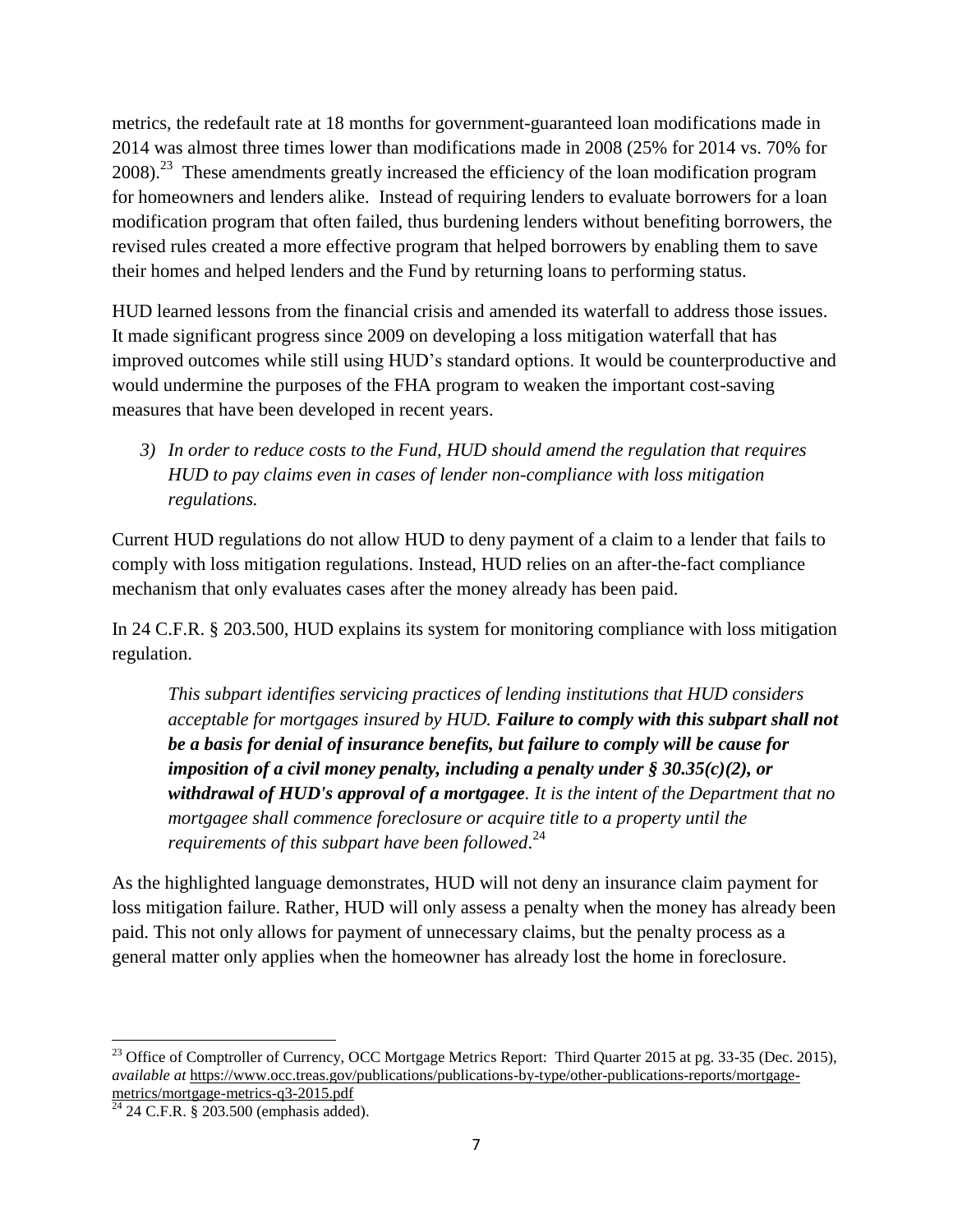This significantly reduces the incentive for lenders to comply with claims-saving regulations. HUD should revise this rule so that it has the ability to deny claims to non-compliant lenders where sufficient evidence of material non-compliance has been documented.

*4) HUD should revise its program for selling loans through the Distressed Asset Stabilization Program (DASP) to ensure that HUD does not pay unnecessary claims by requiring pre-auction notice to borrowers and by enhancing its pre-claim screening process.*

Under the Distressed Asset Stabilization Program (DASP), HUD makes full insurance payouts to lenders that claim to have exhausted foreclosure alternatives. Through DASP, HUD pools loans that are in default and that lenders choose to include in the pools and then sells these pools of mortgages at auction. After the loan is sold and the insurance claim is paid, HUD takes the position that the loan is no longer FHA-insured and that FHA loss mitigation options no longer apply. Many FHA homeowners, however, have had their loans sold before they have been properly reviewed for loss mitigation.<sup>25</sup> The way in which DASP is administered is thus frustrating the goals of HUD's FHA loss mitigation regulations.

When HUD is considering inclusion of a loan in an upcoming auction, it should require the lender to notify the borrower of the proposed action. The notice should inform the borrower that the servicer claims it has satisfied its FHA loss mitigation obligations, and that if the borrower has not been fully evaluated or is currently performing on a loss mitigation option, the borrower may contact HUD's National Servicing Center. Borrowers now do not receive such a notice and instead only find out about the sale and loss of FHA loss mitigation options after their loans are sold.

Providing such a notice would not materially increase costs because the notice could be incorporated into existing systems for sending HUD-required notices. Under 24 C.F.R. § 203.602 and 24 C.F.R. § 203.606, HUD already requires servicers to send specific notices for borrowers in default. The notice will help HUD avoid payment of unnecessary claims because borrowers who have not received a full evaluation will be able to ensure the loan is properly assessed by working with HUD's National Servicing Center. Borrowers who have had a full evaluation are likely to welcome additional home retention opportunities available to them after a DASP sale rather than seeking additional review by HUD.

As described in the recent NCLC report on DASP, HUD must create a system to require lenders to document compliance with loss mitigation prior to a DASP sale.<sup>26</sup> FHA-insured loans are routinely processed through foreclosure by servicers who fail to comply with FHA loss

 $\overline{a}$ 

<sup>25</sup> For further analysis and details, see Geoff Walsh, National Consumer Law Center, *Opportunity Denied: How HUD's Note Sale Program Deprives Homeowners of the Basic Benefits of Their Government-Insured Loans* (May 2016), *available at* [https://www.nclc.org/images/pdf/pr-reports/opportunity-denied-report.pdf.](https://www.nclc.org/images/pdf/pr-reports/opportunity-denied-report.pdf) <sup>26</sup> *Id. at 39.*